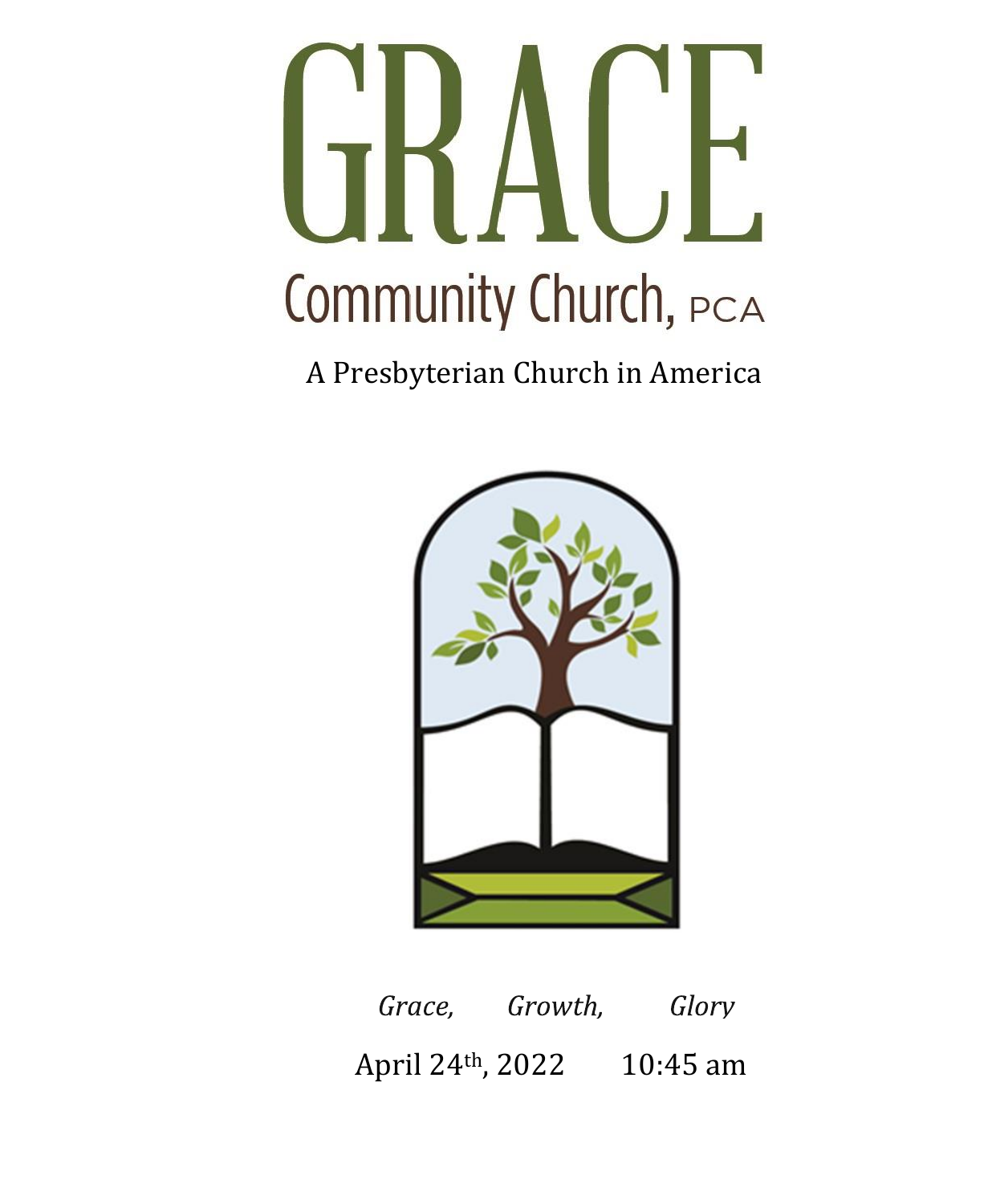**Welcome** to Grace Community Church, a Presbyterian Church in America. If you are worshiping with us for the first time, we pray that you may know the Gospel's transforming grace in Jesus Christ.

## **Today's Scheduled Activities:**

**Sunday School**: 9:45-10:30am Adults (Fellowship Hall – "Add to Brotherly Affection Agape Love" 2 Peter 1:5-8 Dr. Steve Jennings

Children (Library) – "God Showing Grace in the OT"

**Morning Worship Service:** 10:45am –Historical Sermon "R. M McCheyne" John 14:6 Rev. Brent Bergman

**Sunday Evening:** 6:00pm — Round Table Discussion, bring refreshments

### **Weekly Calendar:**

| Monday  | 2:15pm Women's Prayer - contact Janis Stevenson |
|---------|-------------------------------------------------|
| Tuesday | 9:15am Men's White Horse Stable                 |
|         | Wednesday 7:00pm Prayer Meeting                 |
| Friday  | 10:00am Women's 'T' Room (Exodus 24)            |

### **Fellowship and Announcements: check website for additional details**

- Round Table Discussion tonight at the church, bring refreshments.
- GRN Spring conference live stream May 4-5. Times to be announced.
- Walk for Life coming up May  $7<sup>th</sup>$ . Check with Linda Van Gorden if you have questions, want to walk, or make a pledge.

| March 2022                            |                                |              |               |             |
|---------------------------------------|--------------------------------|--------------|---------------|-------------|
|                                       | Beginning                      |              |               | Ending      |
|                                       | Balance                        | Income       | Expenses      | Balance     |
| General Fund \$ 12,702.22 \$12,213.28 |                                |              | \$ (8,448.43) | \$16,624.86 |
| Deacons Fund \$ 9,736.59              |                                | \$1,322.00   | Š             | \$11,058.59 |
| Special Outreach Fund \$ 1,600.18     |                                | - 5          | s             | 1,600.18    |
| Restoration Fund \$ 5,987.28          |                                | S.<br>335.00 | .S<br>ä,      | 6,322.28    |
|                                       | Total \$ 30,026.27 \$13,870.28 |              | 5(8,448.43)   | \$35,605.91 |

Pastor: Rev. Brent Bergman – 727-692-1865 Elder: Ron Brightwell 2255 Nebraska Avenue, Palm Harbor, FL 34683 727-789-2124 ● Fax 727-785-8096 ● Web: gccpalmharbor.org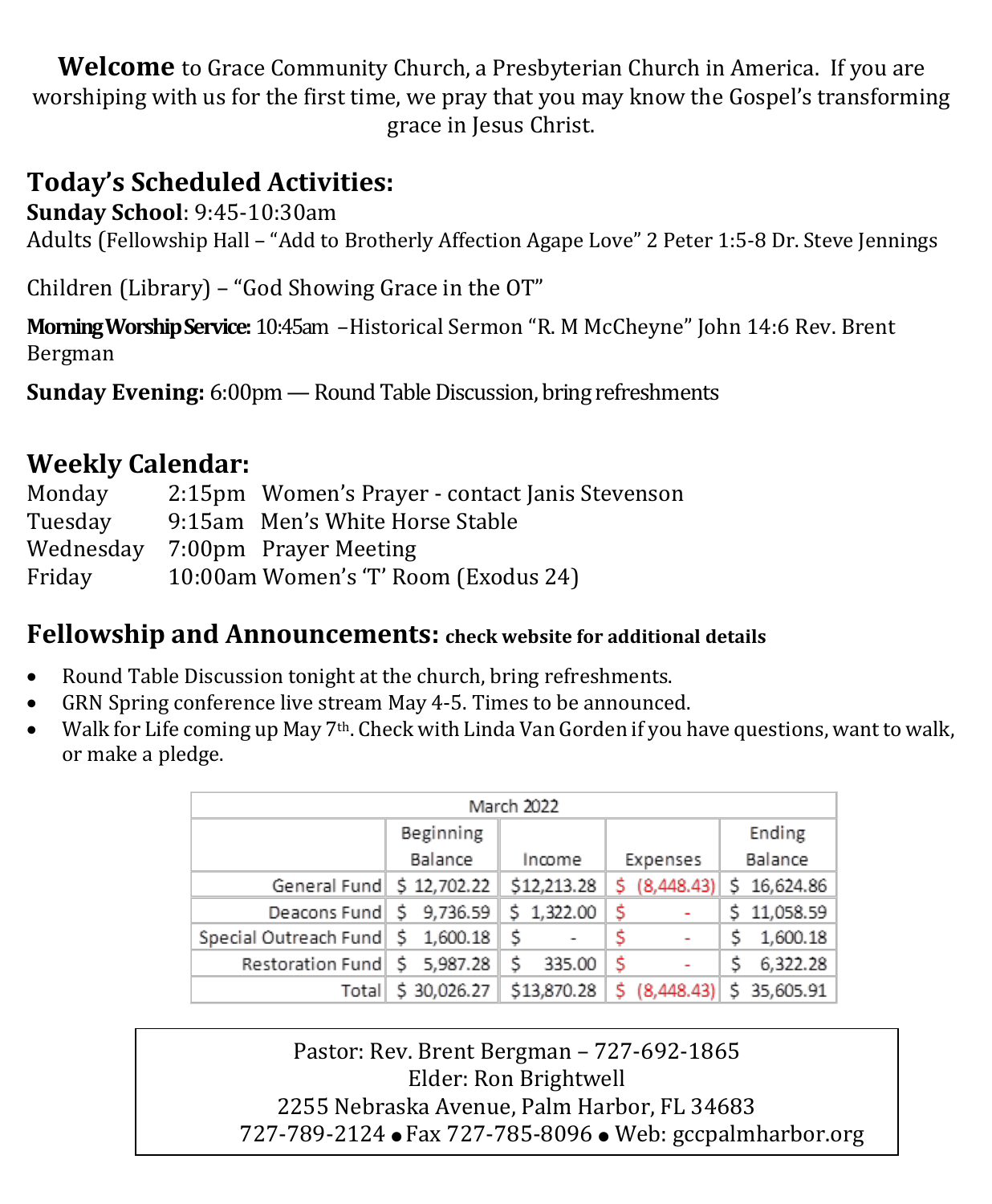# **Order of Worship Theme: Justification**

**Announcements**

## **Call to Worship \***

**The service begins with a scriptural "call to worship." It is God Himself who calls His people to worship. We do not call ourselves, but it is the King who opens His gates and beckons us into His courts. Worship is a reflexive and deliberate response to His gracious call**.

Rev.1:4-6

Grace to you and peace from Him who is and who was and who is to come, and from the seven spirits who are before His throne, and from Jesus Christ the faithful witness, the firstborn of the dead, and the ruler of kings on earth. To Him who loves us and has freed us from our sins by His blood and made us a kingdom, priests to His God and Father, to Him be glory and dominion forever and ever.

Rev. 20:6

Blessed and holy is the one who shares in the first resurrection! Over such the second death has no power, but they will be priests of God and of Christ, and they will reign with Him for a thousand years. **Invocation** in

 Psalm 22:3 KJV

We offer the **Prayer of** 

accordance with

*But Thou art holy, O thou that inhabits the praises of Israel.*

### **Prayer of Adoration and Invocation \***

**This prayer exalts the Name of the Lord and invokes His presence and communion as we come to worship Him.**

*\*Please stand if able.*

### Hebrews 12:28 *Let us offer to*

We receive the **Call to Worship** in accordance with

*God acceptable worship, with reverence and awe.*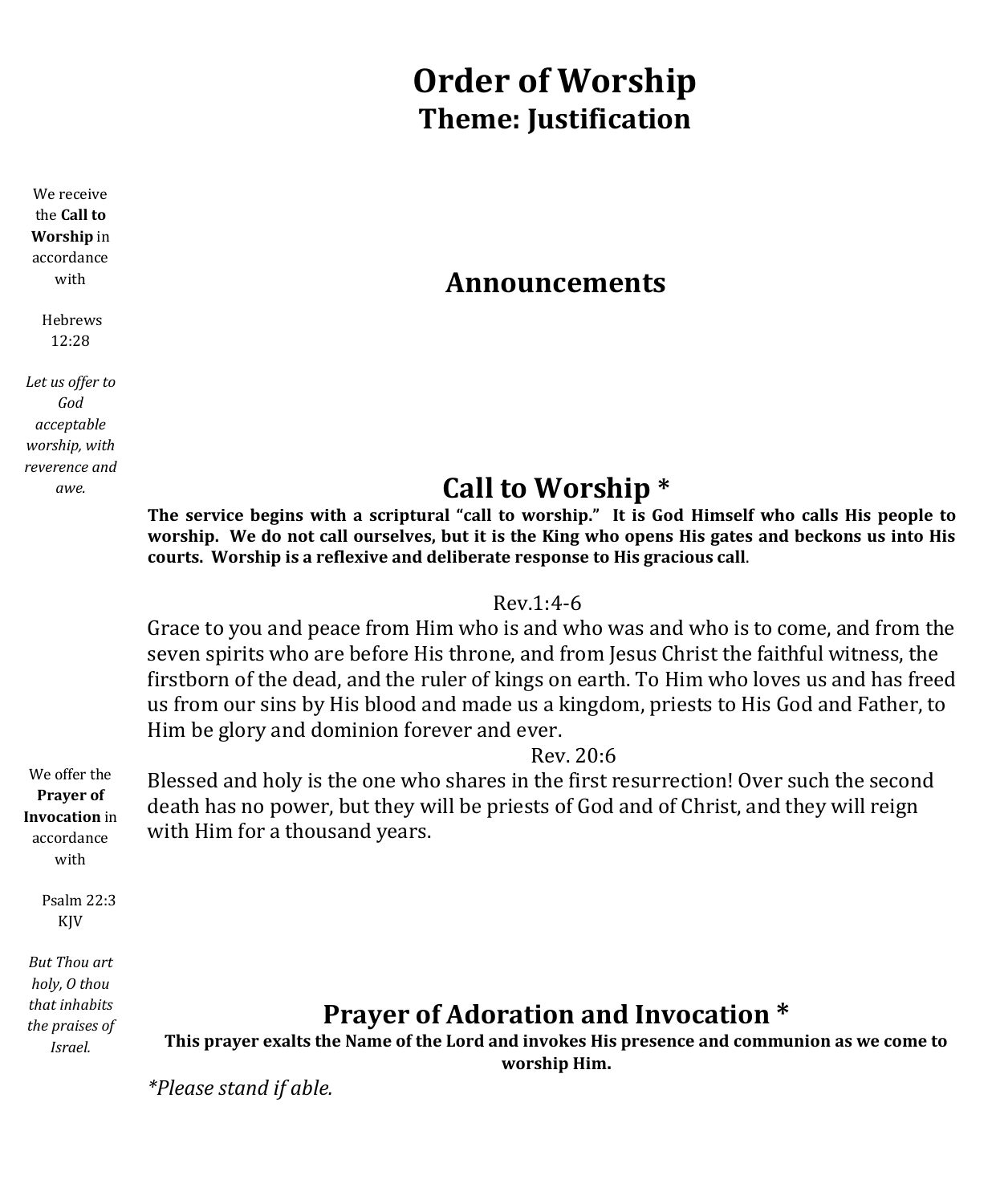### **Resurrection Hymn**

Words and Music by Stuart Townend and Keith Getty

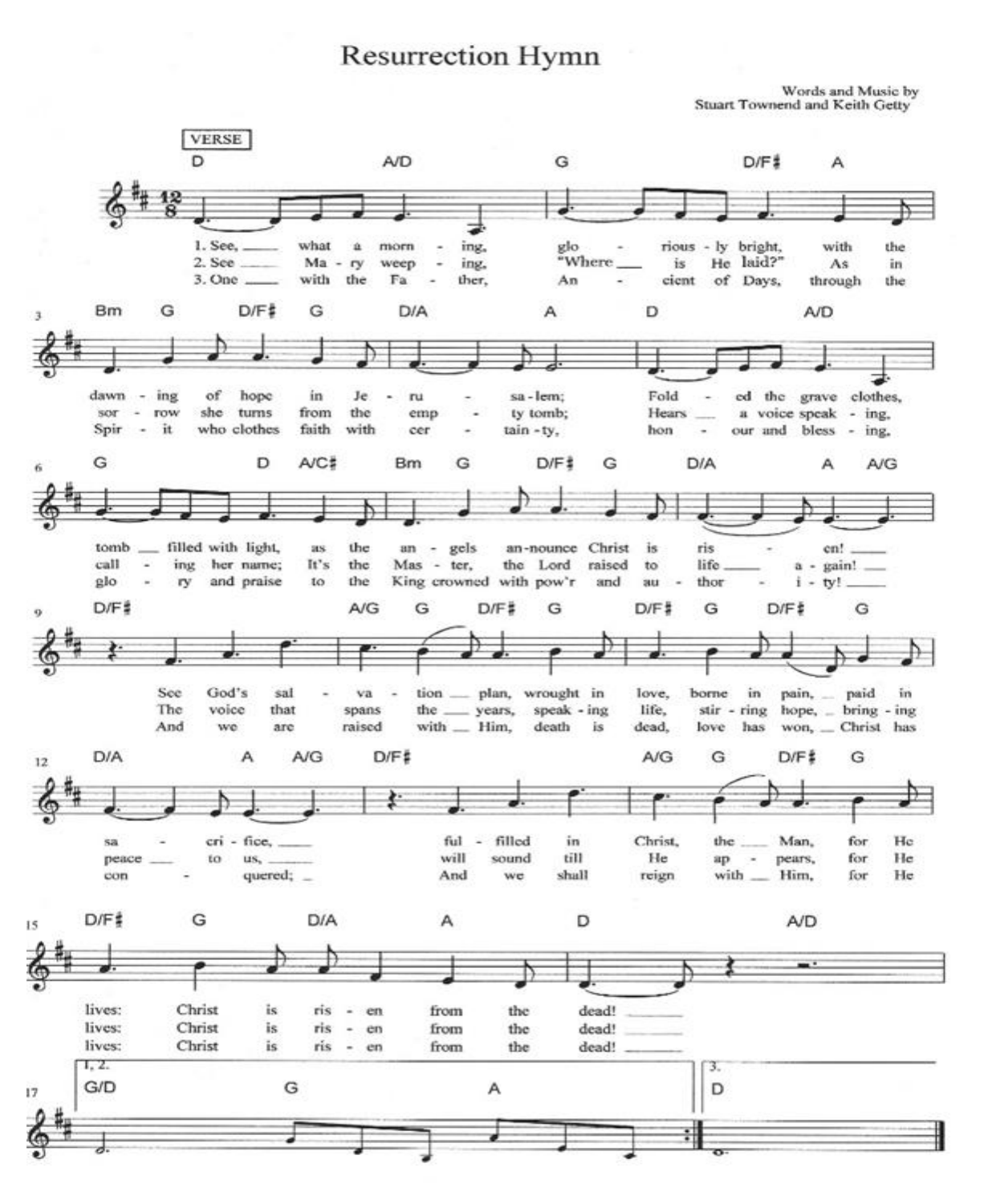## **Scripture Reading\***

Luke 18:9-14

We receive the **Scripture Reading** in accordance with 1Timothy 4:13

*Devote yourself to the public reading of Scripture*

To some who were confident of their own righteousness and looked down on everyone else, Jesus told this parable: "Two men went up to the temple to pray, one a Pharisee and the other a tax collector. The Pharisee stood by himself and prayed: 'God, I thank you that I am not like other people—robbers, evildoers, adulterers—or even like this tax collector. I fast twice a week and give a tenth of all I get.'"But the tax collector stood at a distance. He would not even look up to heaven, but beat his breast and said, 'God, have mercy on me, a sinner.' "I tell you that this man, rather than the other, went home justified before God. For all those who exalt themselves will be humbled, and those who humble themselves will be exalted."

### **Prayer of Confession**

We offer the **Prayer of Confession** in accordance with

I John 1:9

*If we confess our sins, He is faithful and just to forgive us our sins and to cleanse us from all unrighteousness.*

### **Assurance of Forgivness**

Jeremiah 33:15-16 (KJV)

In those days, and at that time, will I cause the Branch of righteousness to grow up unto David; and He shall execute judgment and righteousness in the land. In those days shall Judah be saved, and Jerusalem shall dwell safely: and this is the name wherewith she shall be called, The Lord our righteousness.

\**Please stand if able*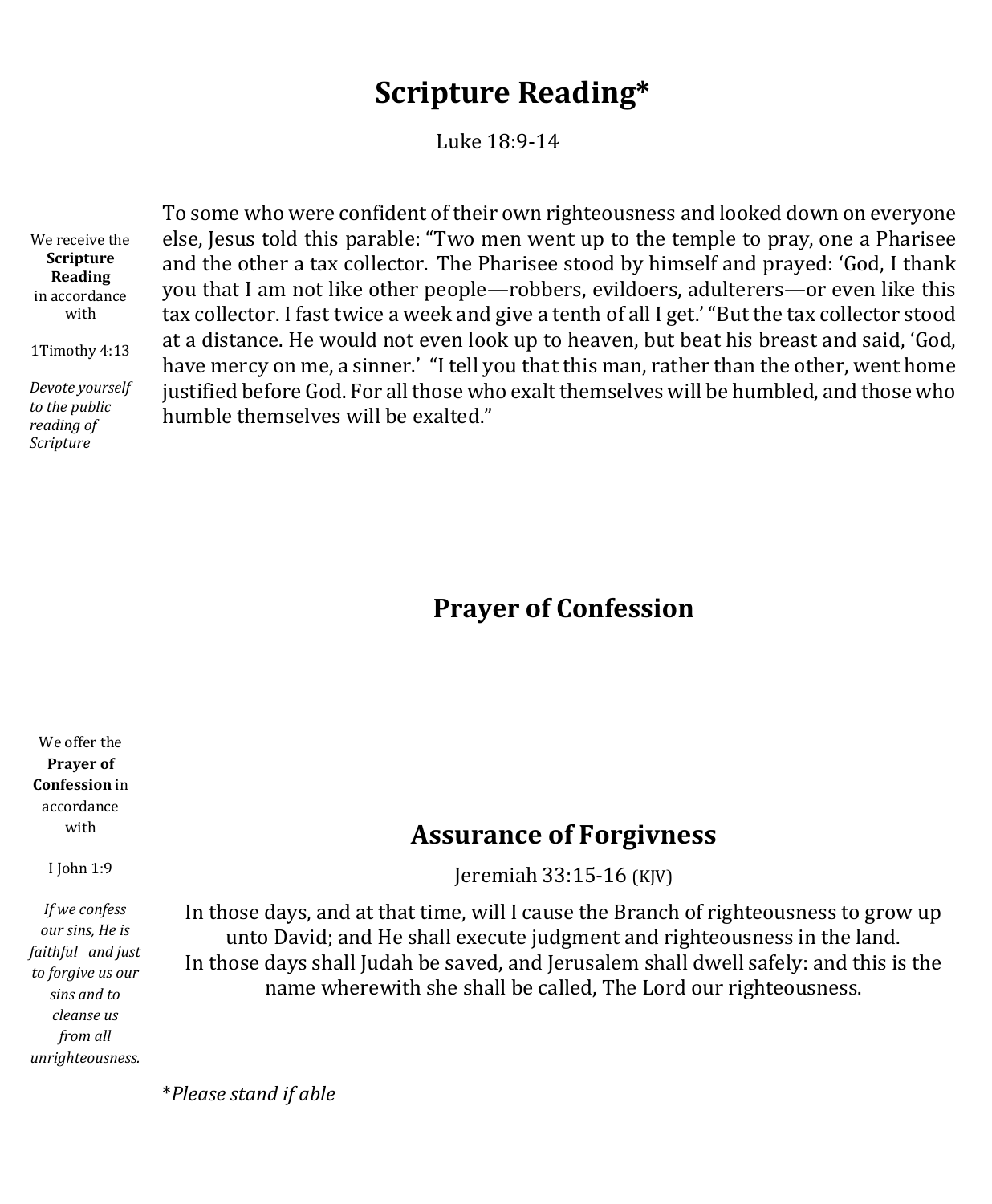### **I Once Was a Stranger** Robert Murray McCheyne

Sung to How Firm A Foundation #94

I once was a stranger to grace and to God, I knew not my danger, and felt not my load; Though friends spoke in rapture of Christ on the tree, Jehovah Tsidkenu was nothing to me.

I oft read with pleasure, to sooth or engage, Isaiah's wild measure and John's simple page; But e'en when they pictured the blood sprinkled tree Jehovah Tsidkenu seemed nothing to me.

Like tears from the daughters of Zion that roll, I wept when the waters went over His soul; Yet thought not that my sins had nailed to the tree Jehovah Tsidkenu—'twas nothing to me.

When free grace awoke me, by light from on high, Then legal fears shook me, I trembled to die; No refuge, no safety in self could I see— Jehovah Tsidkenu my Savior must be.

My terrors all vanished before the sweet name; My guilty fears banished, with boldness I came To drink at the fountain, life giving and free— Jehovah Tsidkenu is all things to me

Even treading the valley, the shadow of death, This watchword shall rally my faltering breath; For while from life's fever my God sets me free, Jehovah Tsidkenu, my death song shall be.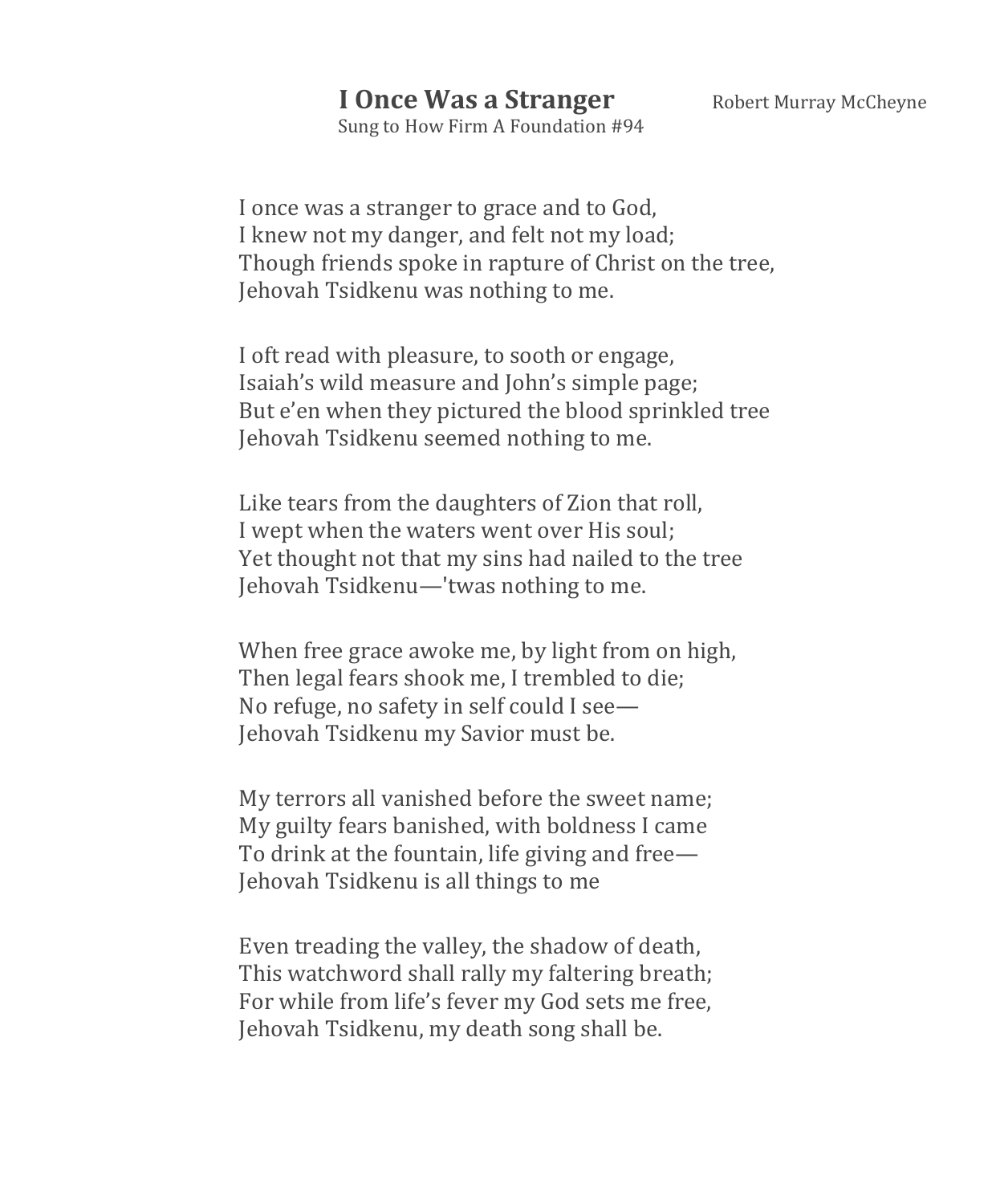We offer the **Prayer for the Congregation** in accordance with

1 Peter 5:7 *Casting all your anxieties on Him, because He cares for you.*

We offer our **Tithes and Offerings** in accordance with

Malachi 3:10.

*Bring the full tithe into the storehouse.*

*We offer our Confession of Faith*

*in accordance with*

> *Hebrews 10:23*

*Let us hold fast the confession of our hope without wavering, for He who promised is faithful.*

## **Prayer for the Congregation**

Moe & Fran Colantuoni and Schmidts—Brazil

# **Tithes and Offerings / Offertory**

Giving is an act of worship.

We give because all we are and all we have are gifts of God's grace. For those who are currently unable to attend the worship service you will find on the website under the *MINISTRIES* tab a place for ONLINE GIVING

## **Confession of Faith Westminster Larger Catechism 70-73**

Q 70. What is justification?

**A. Justification is an act of God's free grace unto sinners, in which He pardons all their sins, accepts and accounts their persons righteous in His sight; not for anything wrought in them, or done by them, but only for the perfect obedience and full satisfaction of Christ, by God imputed to them, and received by faith alone**.

#### Q 71. How is justification an act of God's free grace?

**A. Although Christ, by His obedience and death, did make a proper, real, and full satisfaction to God's justice in the behalf of them that are justified; yet in as much as God accepts the satisfaction from a surety, which He might have demanded of them, and did provide this surety, His own only Son, imputing His righteousness to them, and requiring nothing of them for their justification but faith, which also is His gift, their justification is to them of free grace.**

#### Q 72. What is justifying faith?

**A. Justifying faith is a saving grace, wrought in the heart of a sinner by the Spirit and Word of God, whereby he, being convinced of his sin and misery, and of the disability in himself and all other creatures to recover him out of his lost condition, not only assents to the truth of the promise of the gospel, but receives and rests upon Christ and His righteousness, therein held forth, for pardon of sin, and for the accepting and accounting of his person righteous in the sight of God for salvation.**

#### Q 73. How does faith justify a sinner in the sight of God?

**A. Faith justifies a sinner in the sight of God, not because of those other graces which do always accompany it, or of good works that are the fruits of it, nor as if the grace of faith, or any act thereof, were imputed to him for his justification;but only as it is an instrument by which he receiveth and applieth Christ and His righteousness**.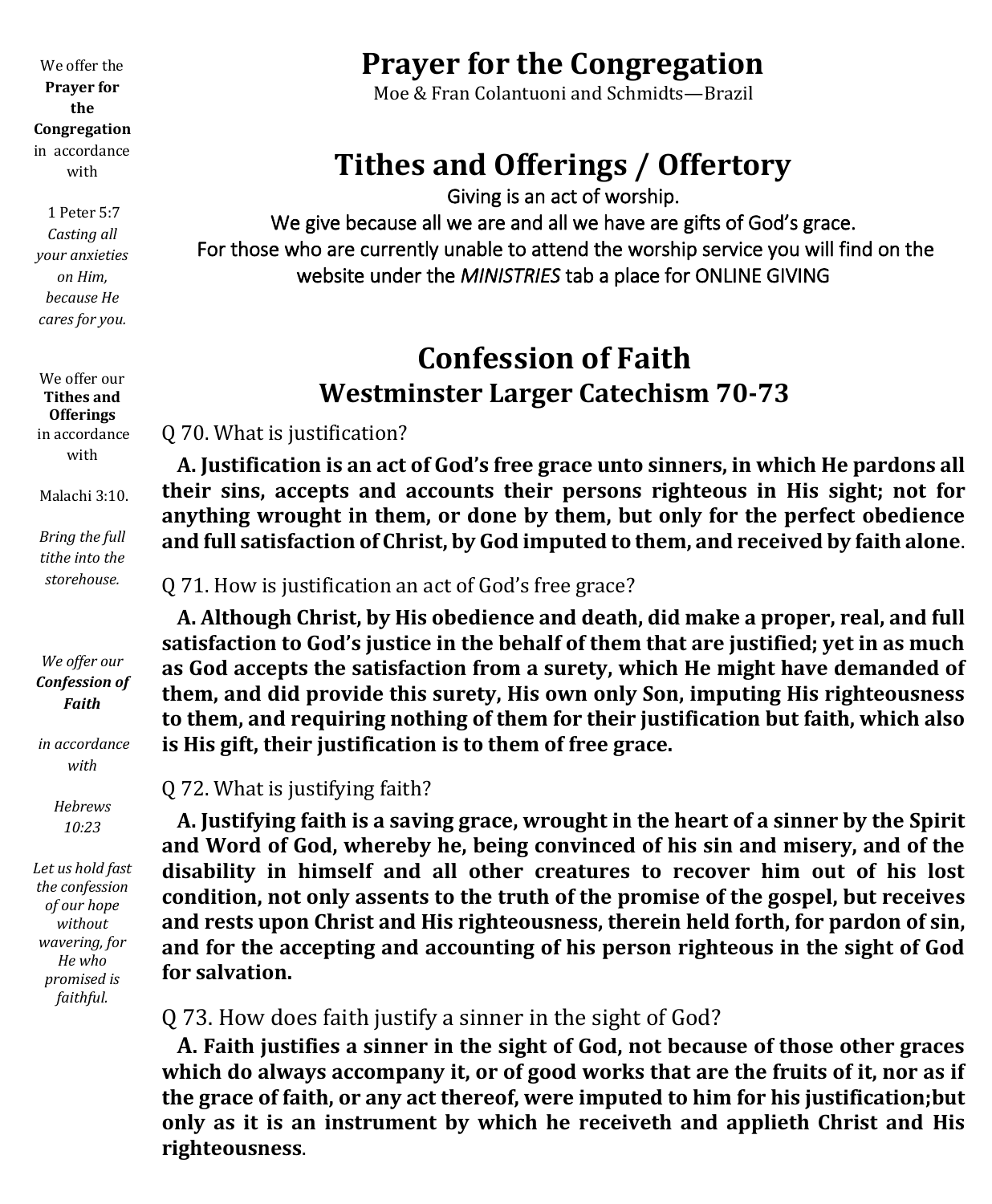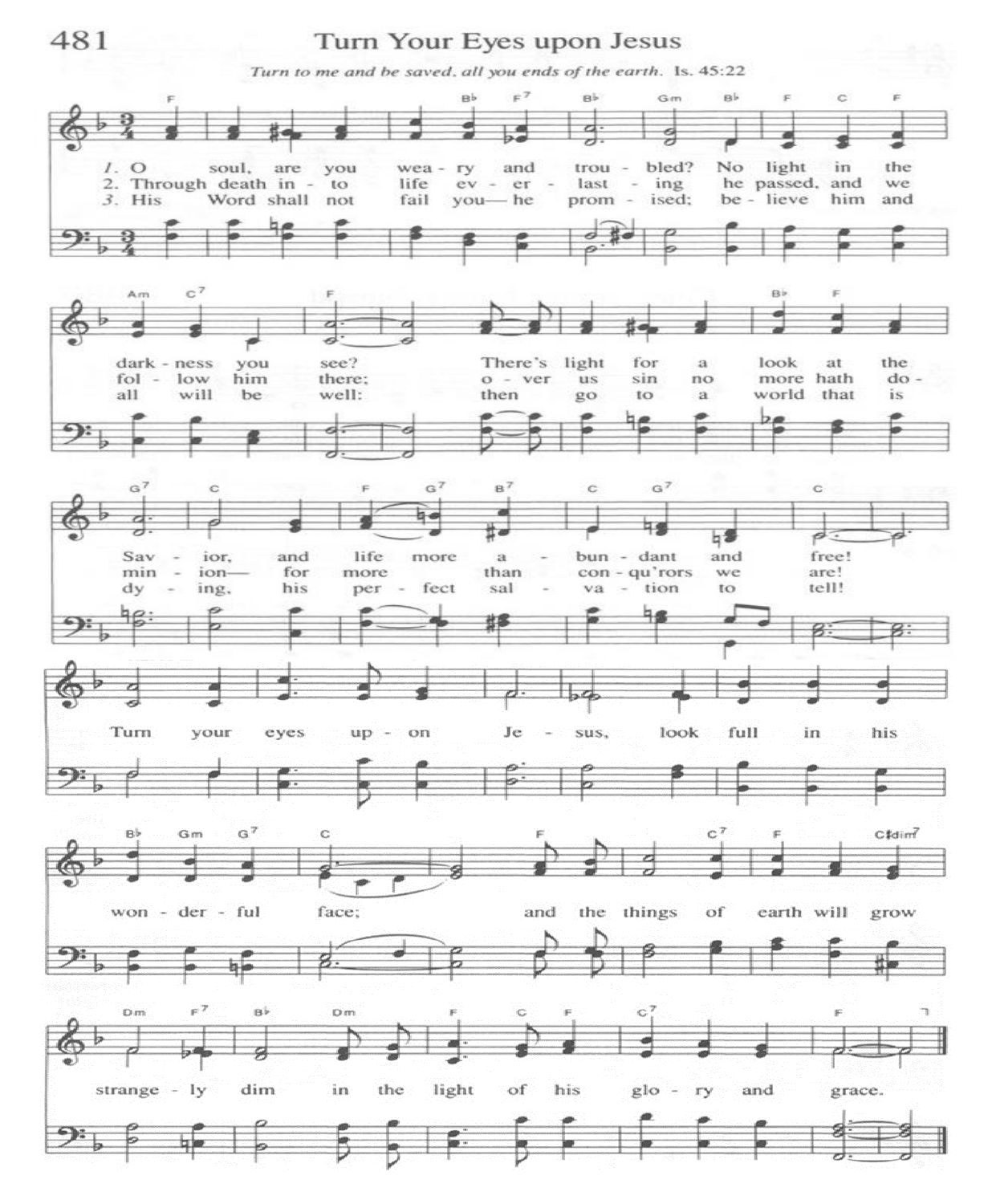We offer the **Prayer for Illumination** in accordance with Psalm 119:130

*The unfolding of Your words gives light; it imparts understanding to the simple.*

We submit to the **Preaching of God's Word**  in accordance with Romans 10:17.

*So, faith comes from hearing, and hearing through the word of Christ.*

# **Prayer for Illumination Preaching of God's Word**

"The Way, the Truth and the Life" By Robert Murray McCheyne, John 14:6 Rev. Brent Bergman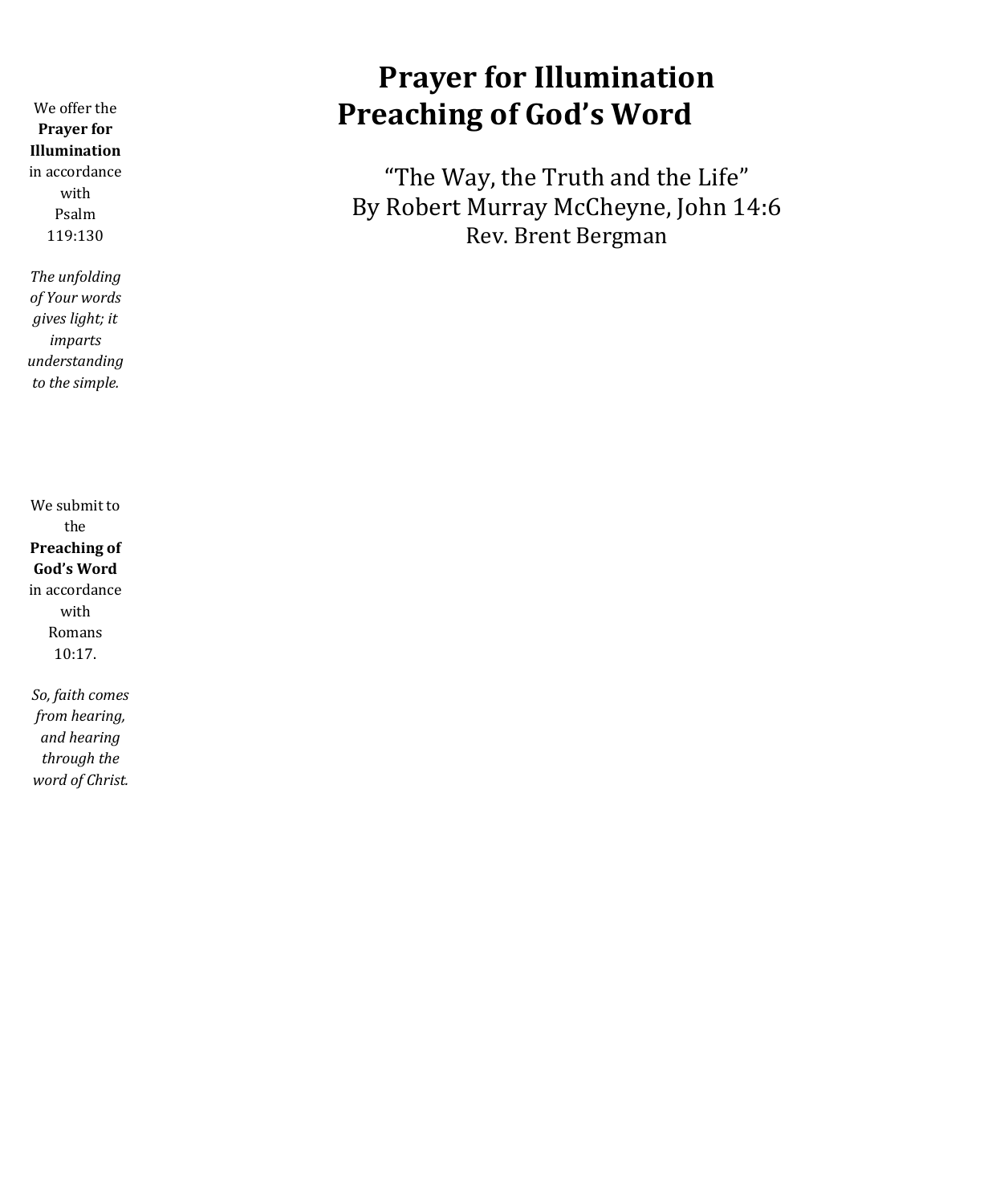# **God, and God Alone**

| Verse 1:      | God, and God alone,<br>created all these things we call our own;<br>from the mighty to the small,<br>the glory in them all<br>is God's, and God's alone.              |
|---------------|-----------------------------------------------------------------------------------------------------------------------------------------------------------------------|
| <b>Chorus</b> | God, and God alone,<br>is fit to take the universe's throne.<br>Let everything that lives,<br>preserve its truest praise<br>for God, and God alone.                   |
| Verse 2:      | God, and God alone,<br>reveals the truth to all we call unknown.<br>And the best and worst of man,<br>won't change the Master's plan,<br>it's God's, and God's alone. |
| <b>Chorus</b> |                                                                                                                                                                       |
| Verse 3:      | God, and God alone,<br>will be the joy of our eternal home.<br>He will be our one desire,<br>our hearts will never tire,<br>with God, and God alone.                  |
| <b>Chorus</b> |                                                                                                                                                                       |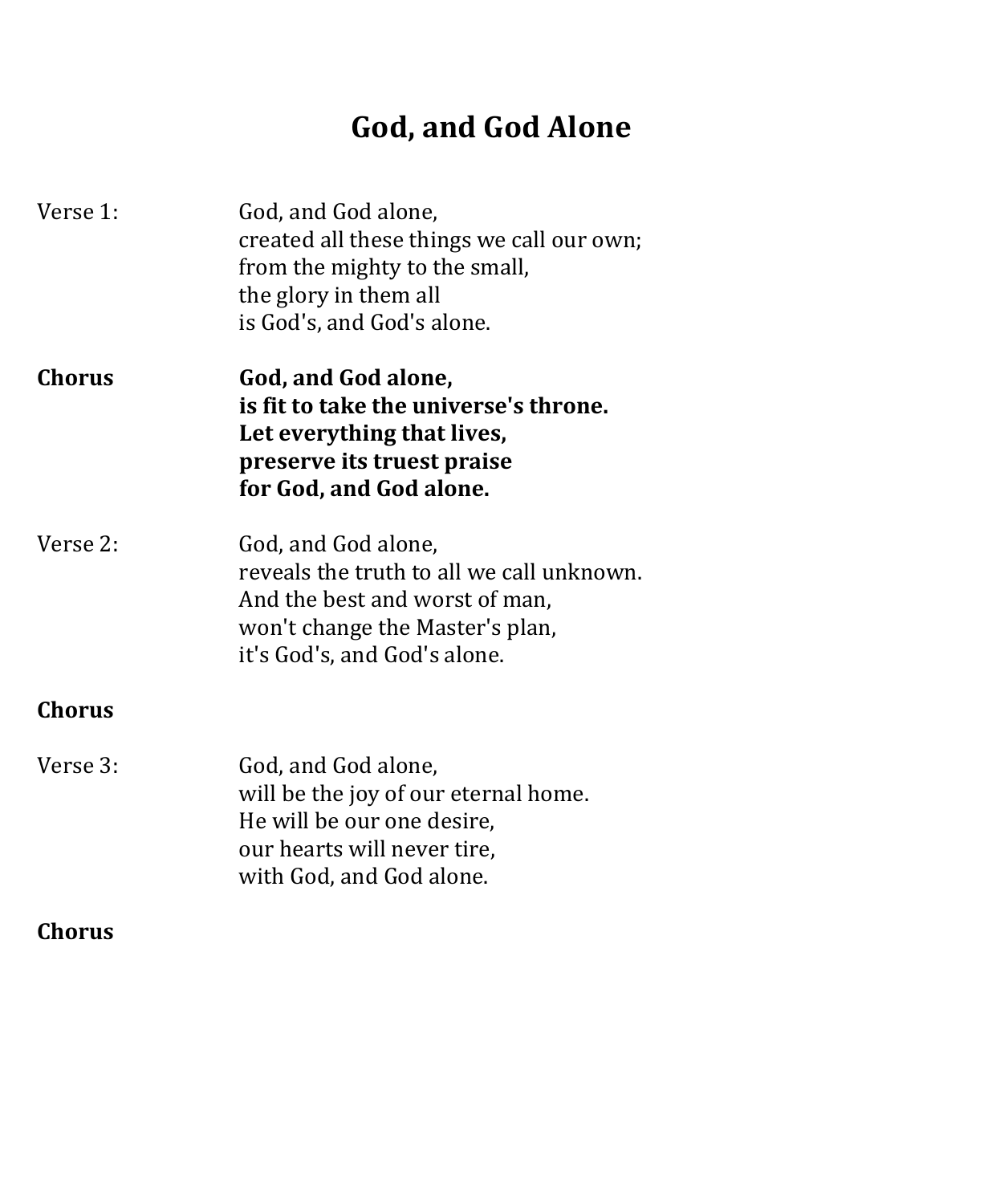### **Benediction**

Ephesians 3:20-21 Now to Him who is able to do far more abundantly than all that we ask or think, according to the power at work within us, to Him be glory in the church and in Christ Jesus throughout all generations, forever and ever. Amen.

### **Weekly Prayer Journal**

(April 24 – April 30, 2022)

Please notify us of new prayer requests or answers to prayer. You may call the church office at 727-789-2124 or e-mail the information to faithkeeper77@juno.com.

 **Sunday:** Prayer Theme:**Jesus:the Way, the Truth, the Life** *O Lord, because of false teachers who bring in damnable heresies, denying that You bought them and by reason of whom the way of truth is evil spoken of…* 2 Peter 2:1-2 *Turn our eyes from looking at [their] worthless ways; and give us life in Your ways.* Psalm 119:37 *Put false ways far from us and graciously teach us Your law!* Psalm 119:29

 **Monday:** Prayer Needs: Schmidts—Brazil *In the way of righteousness is life; and in the pathway thereof there is no death* Proverbs 12:28 *Cause us to hear Your lovingkindness in the morning; for in You do we trust; cause us to know the way wherein we should walk; Psalm 143:8,10 and grant that hereby we may prove ourselves blameless before You, keep us from our own guil*t. Psalm 18:23

 **Tuesday:** *O Lord, give us so to do your will, as that we may know that the teaching is from God*; John 7:17 *and so to know the truth, as that the truth may set us free*, John 8:32*. Enable us to walk carefully, not as unwise but as wise*, Ephesians 5:15

 **Wednesday:** *For this end was Jesus born; for this cause He came into the world, that He should bear witness unto the truth. Everyone that is of the truth hears His voice*. John 18:37 *Teach us what we do not see*; Job 34:32 *and enable us to test everything, so as to hold fast to what is true* 1 Thessalonia5:21 *Let the Spirit of truth guide us into all truth*, John 16:13

 **Thursday:** *If you have so learned Christ that you have heard Him and have been taught by Him, as the truth is in Jesus; put off the old man, which is corrupt…and be renewed in the Spirit and put on the new man, which after God is created in righteousness and true holiness.* From Ephesians 4 20-24 and *walk in the same way in which He walked*. 1 John 2:6

 **Friday:** Give thanks for our church body and pray for our sanctification, the Pastors, the Elders and Deacons, and Moe & Fran Colantuoni.

 **Saturday:** *Jesus isthe living bread that came down from heaven. If anyone eats of this bread, he will live forever. And the bread that He gave for the life of the world is His flesh.* John 6:51 *He came that we may have life, and have it more abundantly. He is the good shepherd who gave His life for the sheep.* John 10:10-11

We receive the **Benediction** in accordance with Leviticus 9:22-23

*Then Aaron lifted up his hands toward the people and blessed them.*